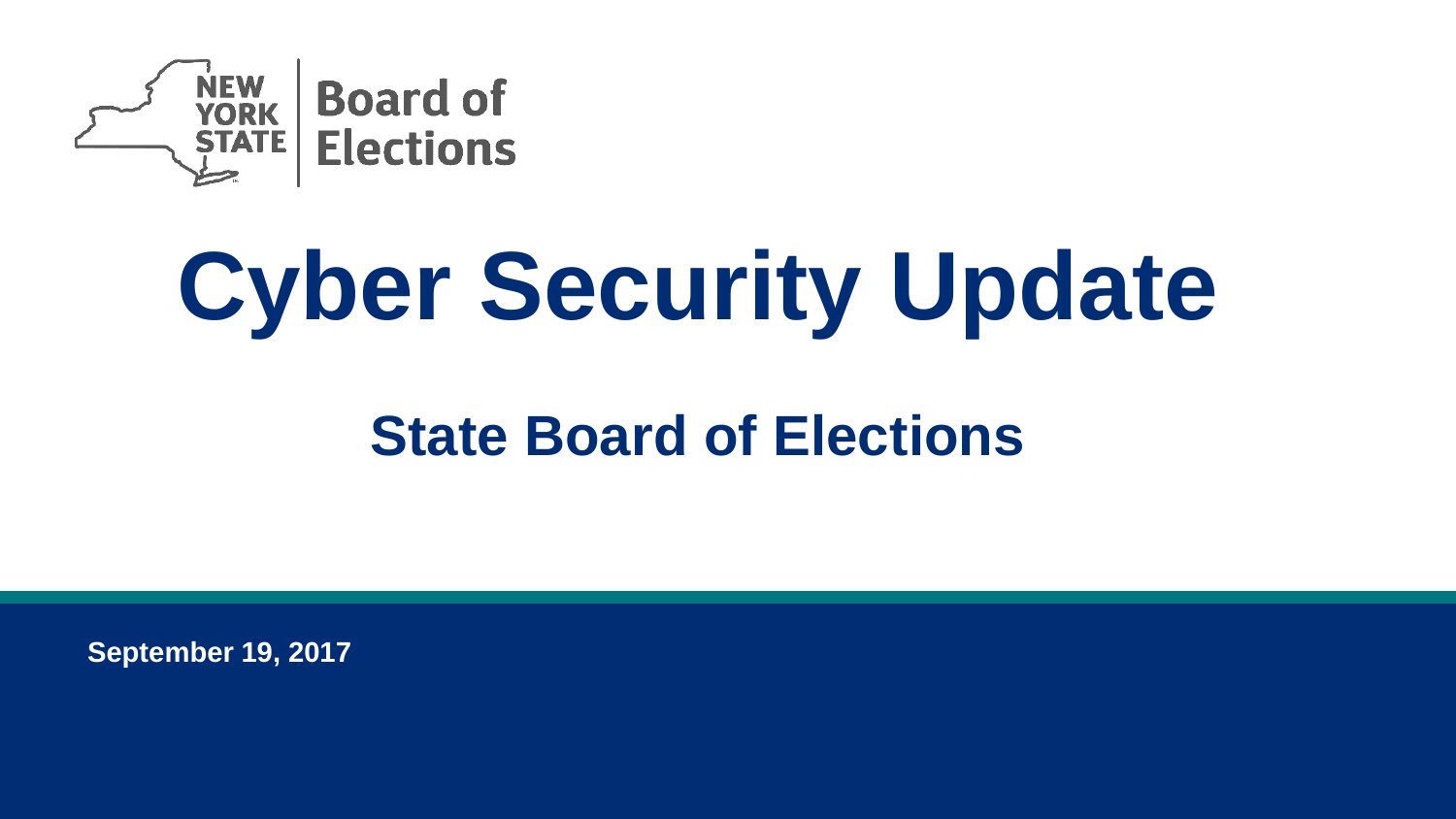## **Year in Review**

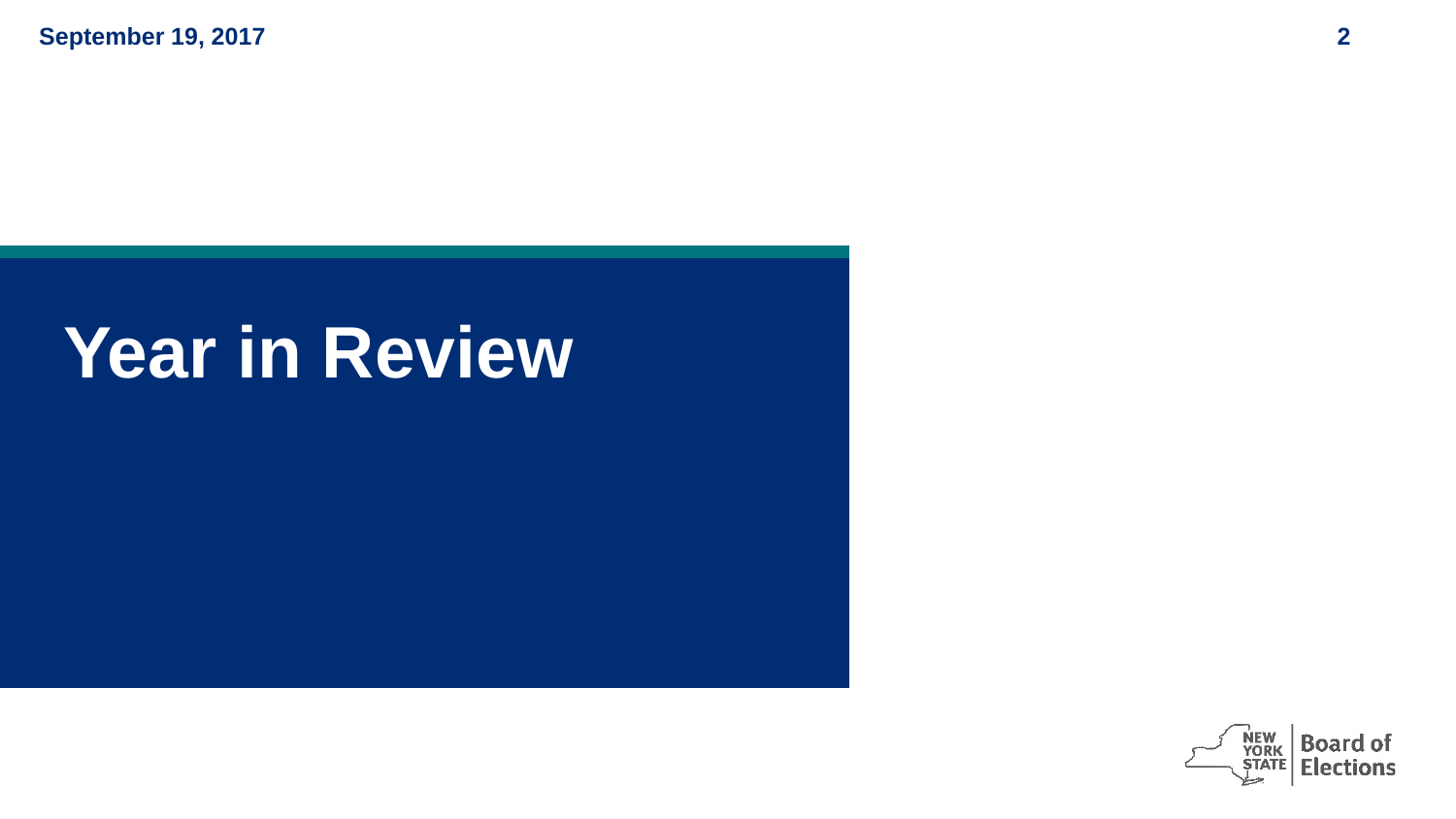#### **Cyber Security & the 2016 Election Cycle**

- $\triangleright$  Allegations of "rigged" elections
- **► Hacking of Democratic National Committee**
- Confirmed intrusions into election systems of Arizona & Illinois
- $\triangleright$  Nearly two dozen other states reported that their systems had been scanned

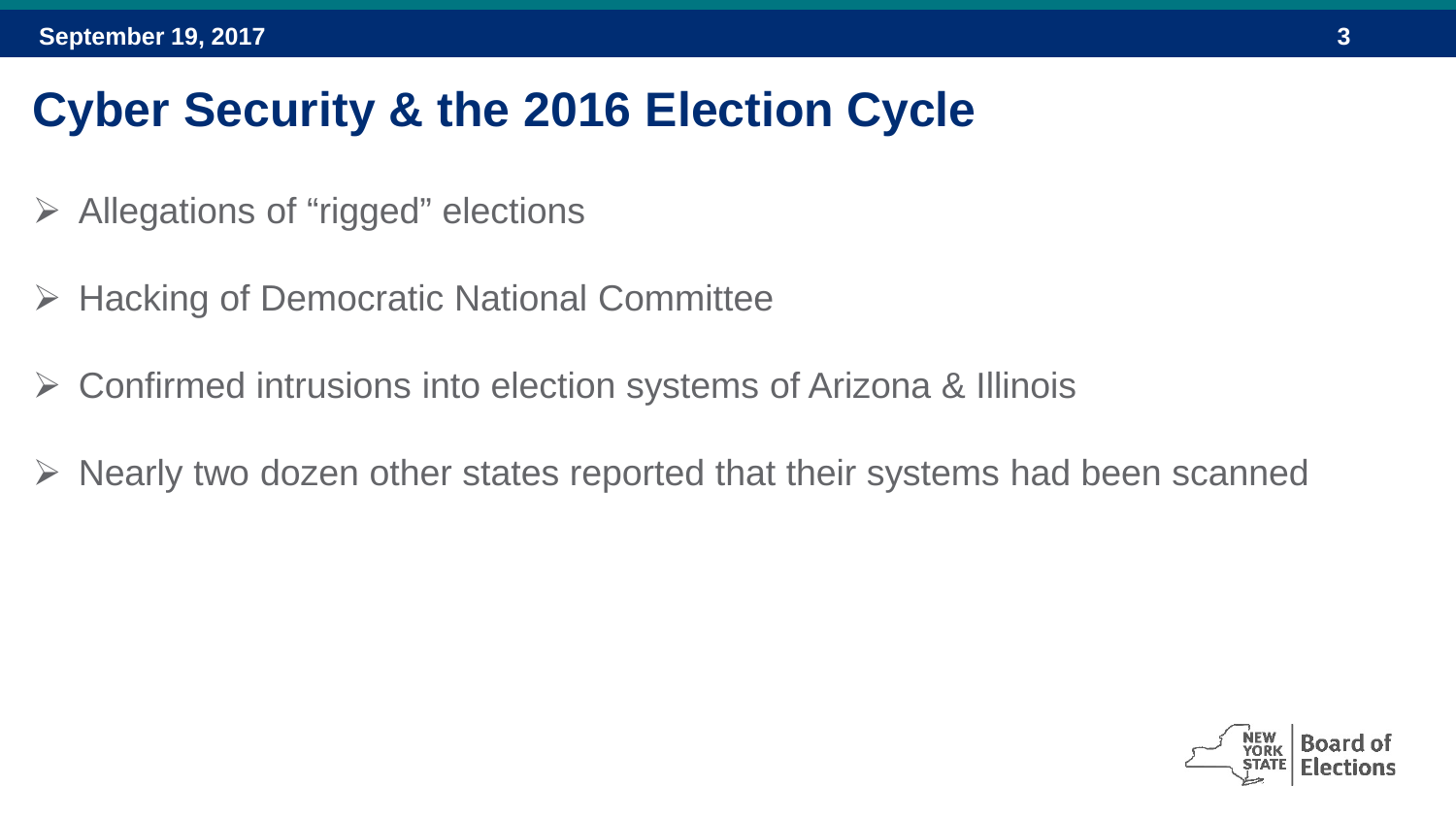#### **Cyber Security & the 2016 Election Cycle**

- Throughout the 2016 election cycle, the State Board established and cultivated relationships with various organizations, some of which listed below, who were able to provide useful information and/or resources to strengthen cyber security of election infrastructure.
	- Department of Homeland Security (DHS)
	- Federal Bureau of Investigations (FBI)
	- $\triangleright$  National Association of Secretaries of State (NASS)
	- ▶ NYS Office of Information Technology Services (OITS)
	- ▶ NYS Cyber Security Advisory Board
	- ▶ NYS Intelligence Center (NYSIC)
	- ▶ New York State Police
	- ▶ NYS Association of Counties (NYSAC)
	- ▶ NYS Local Government IT Directors Association (NYSGLITA)

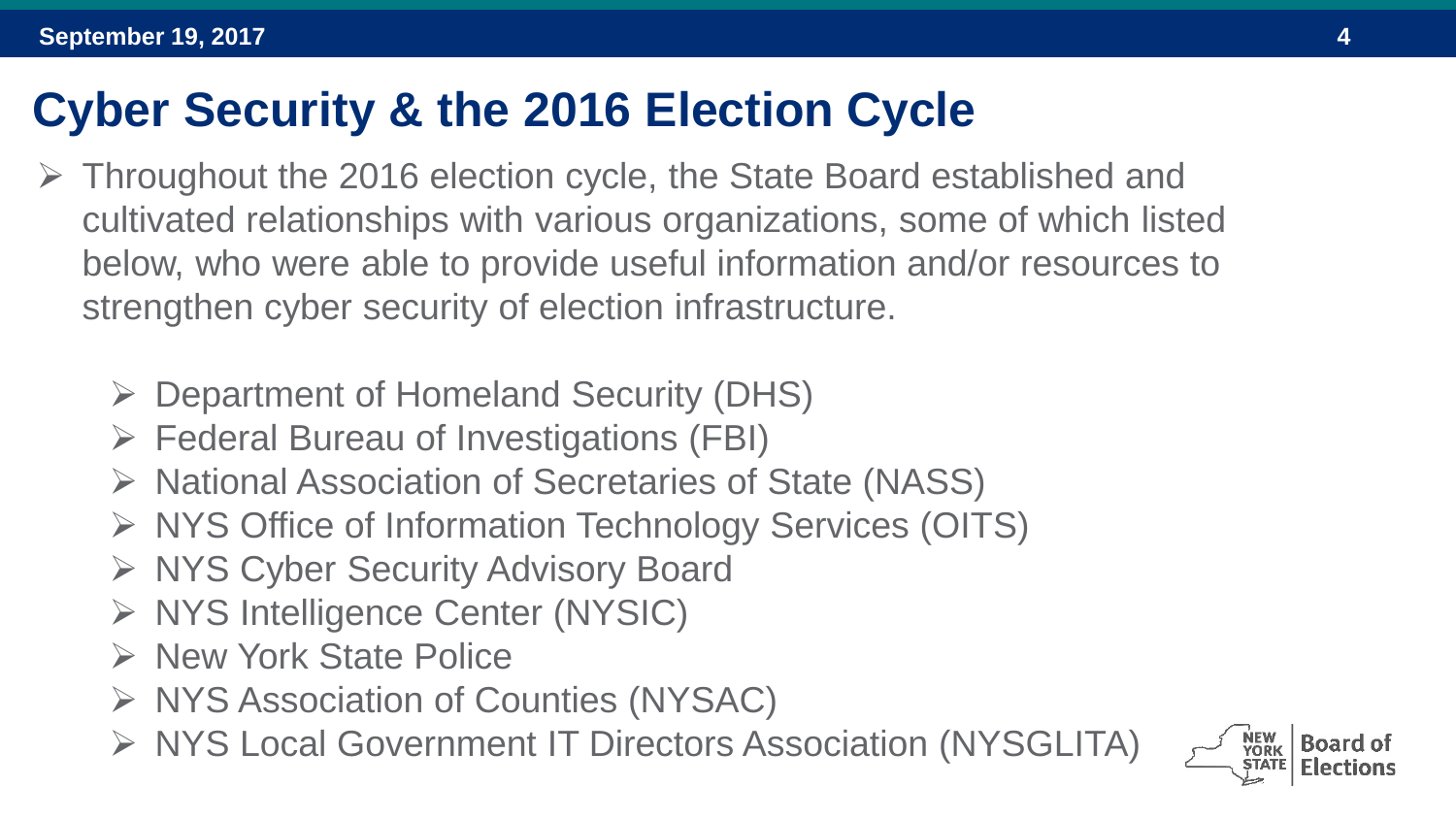#### **Cyber Security Since the Election**

- Designation of Election Systems as "Critical Infrastructure"
- January 2017 Intelligence Community Assessment
	- *"Russian intelligence obtained and maintained access to elements of multiple US state or local electoral boards. DHS assesses that the types of systems Russian actors targeted or compromised were not involved in vote tallying."*
- Leaked NSA memo
	- $\triangleright$  VR Systems and New York

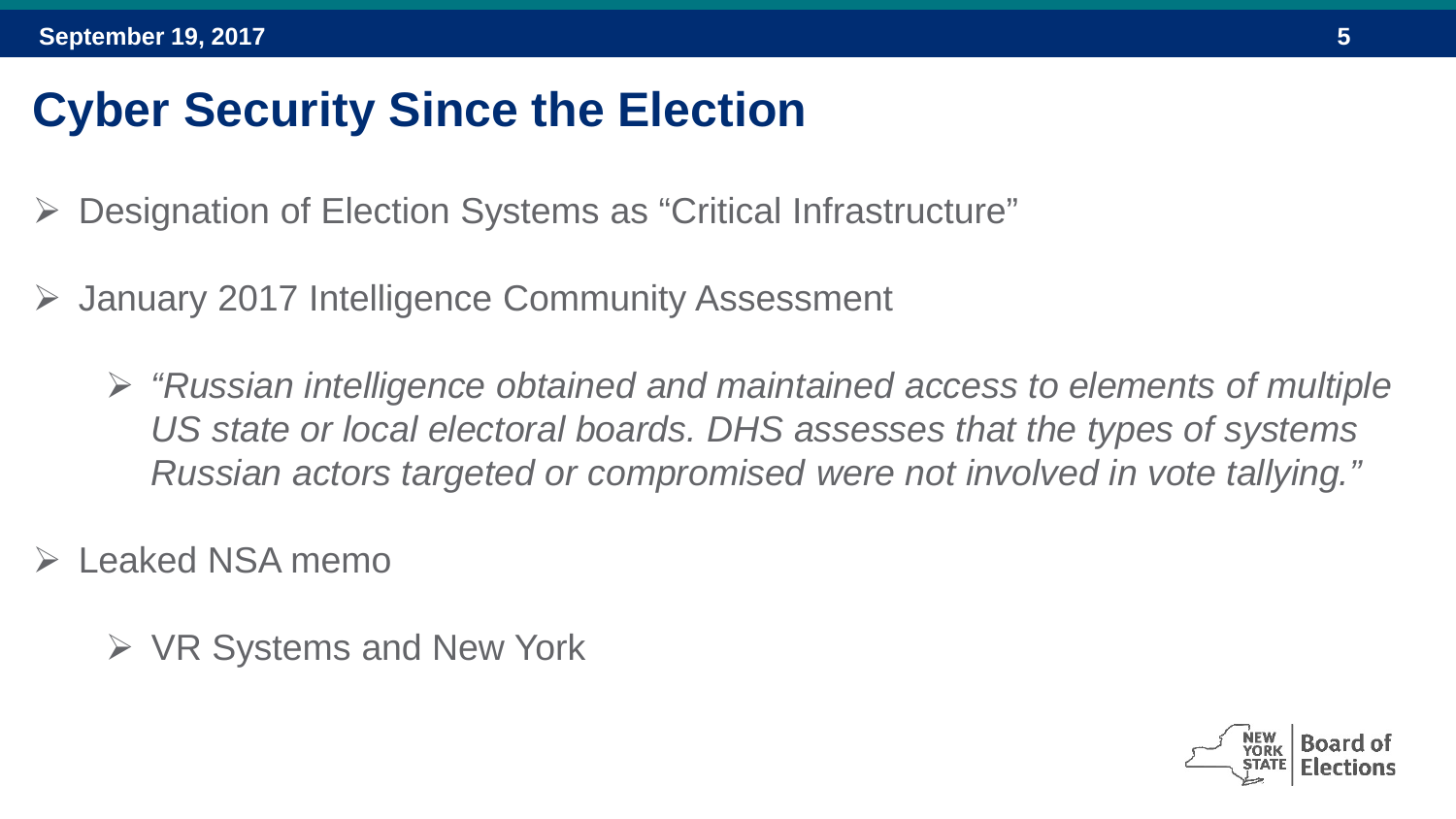#### **Targeted Systems**

- $\triangleright$  The election infrastructure in New York State, much like the rest of the country, can be broken into three distinct parts:
	- $\triangleright$  Voter Registration Systems
	- Election Day Systems
	- **► Election Results Systems**
- $\triangleright$  This segmented and decentralized design, along with the fact that voting machines are not networkable, make the successful hacking of an election extremely difficult.

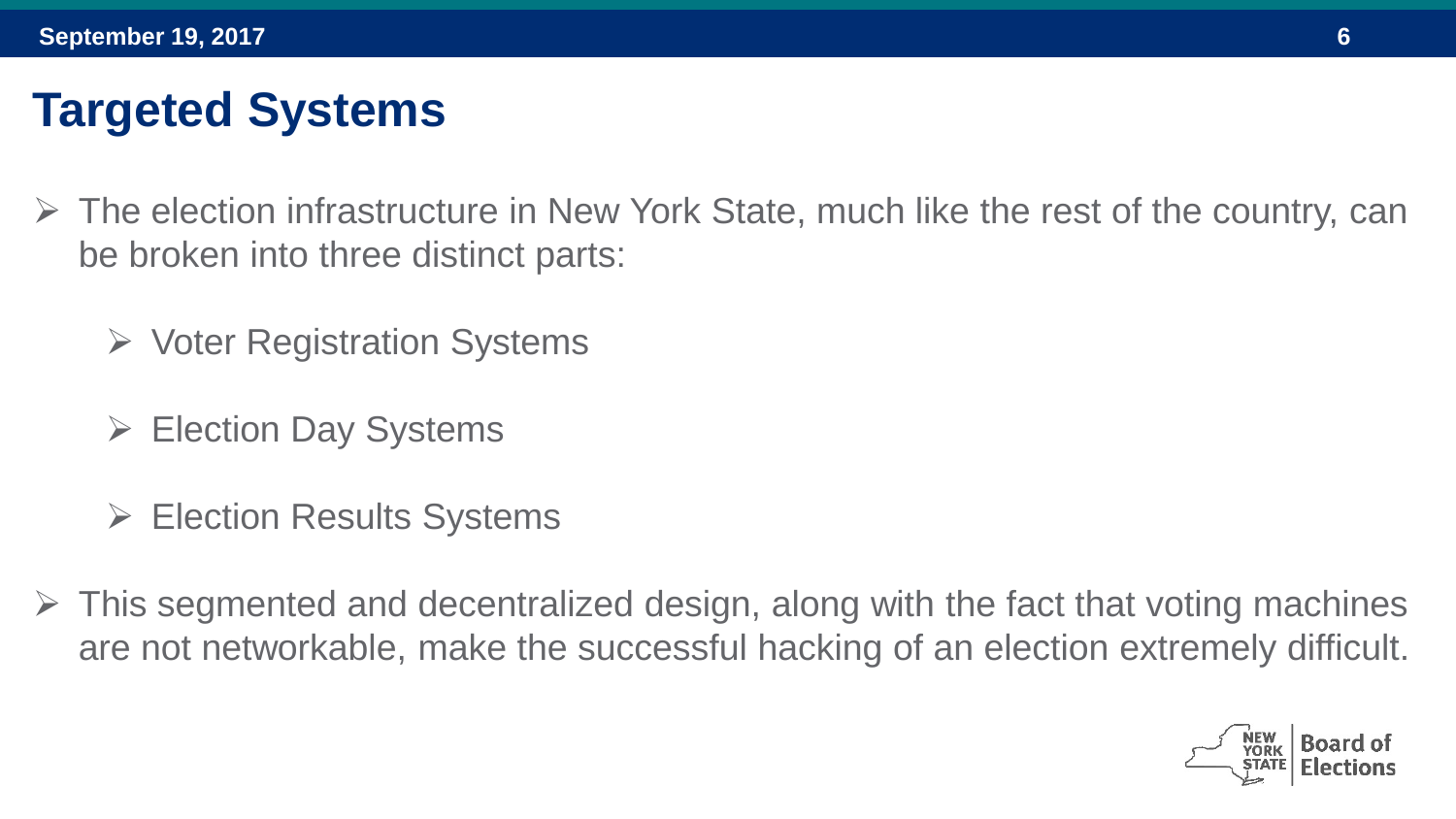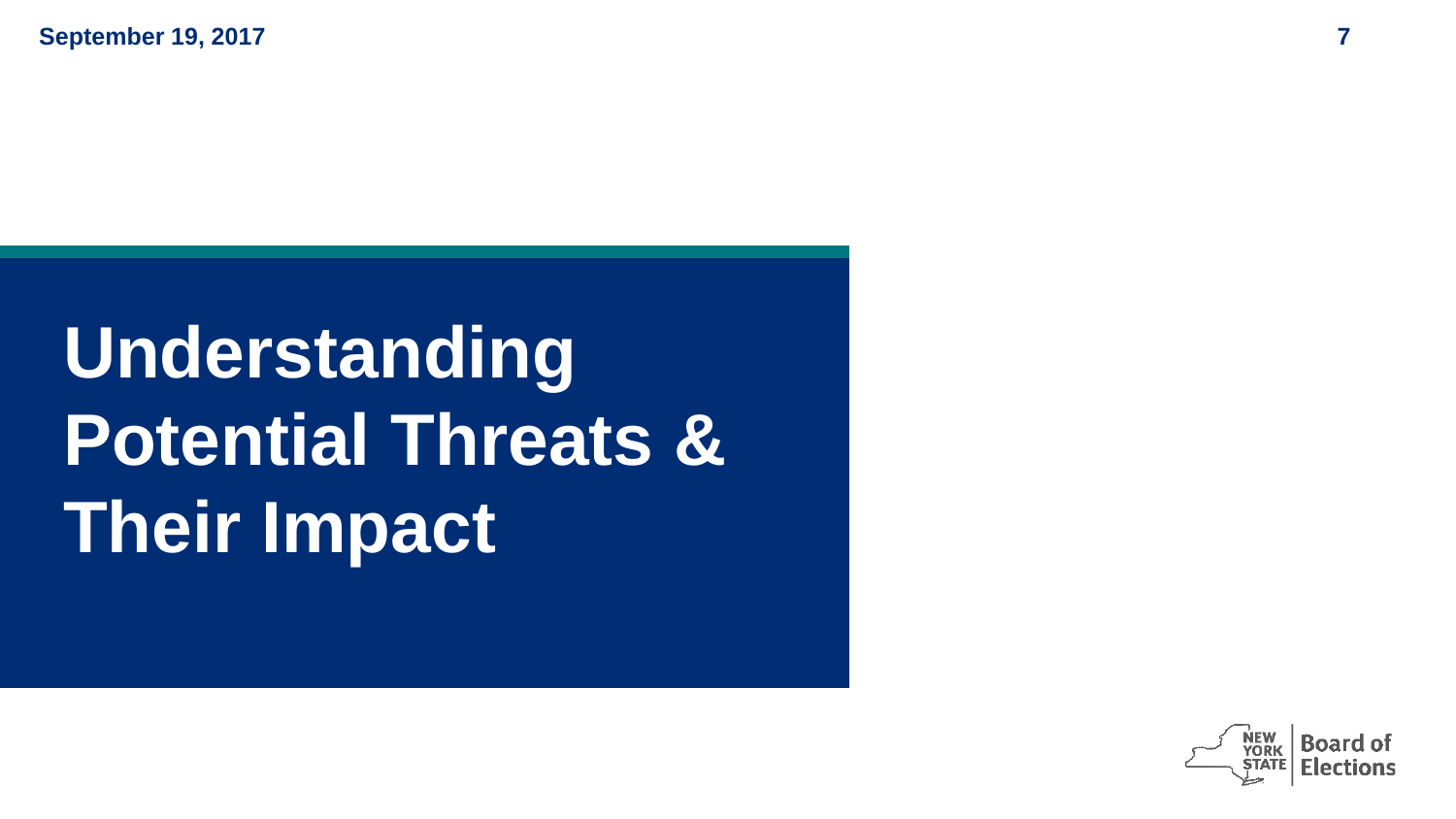- **Malware / Viruses / Ransomware**
	- $\triangleright$  Any computer that connects to any part of the election infrastructure is a target.
	- $\triangleright$  Can be activated by a user:
		- $\triangleright$  Visiting a website with malicious code
		- $\triangleright$  Accessing an email with a malicious attachment
		- Use of an infected USB device

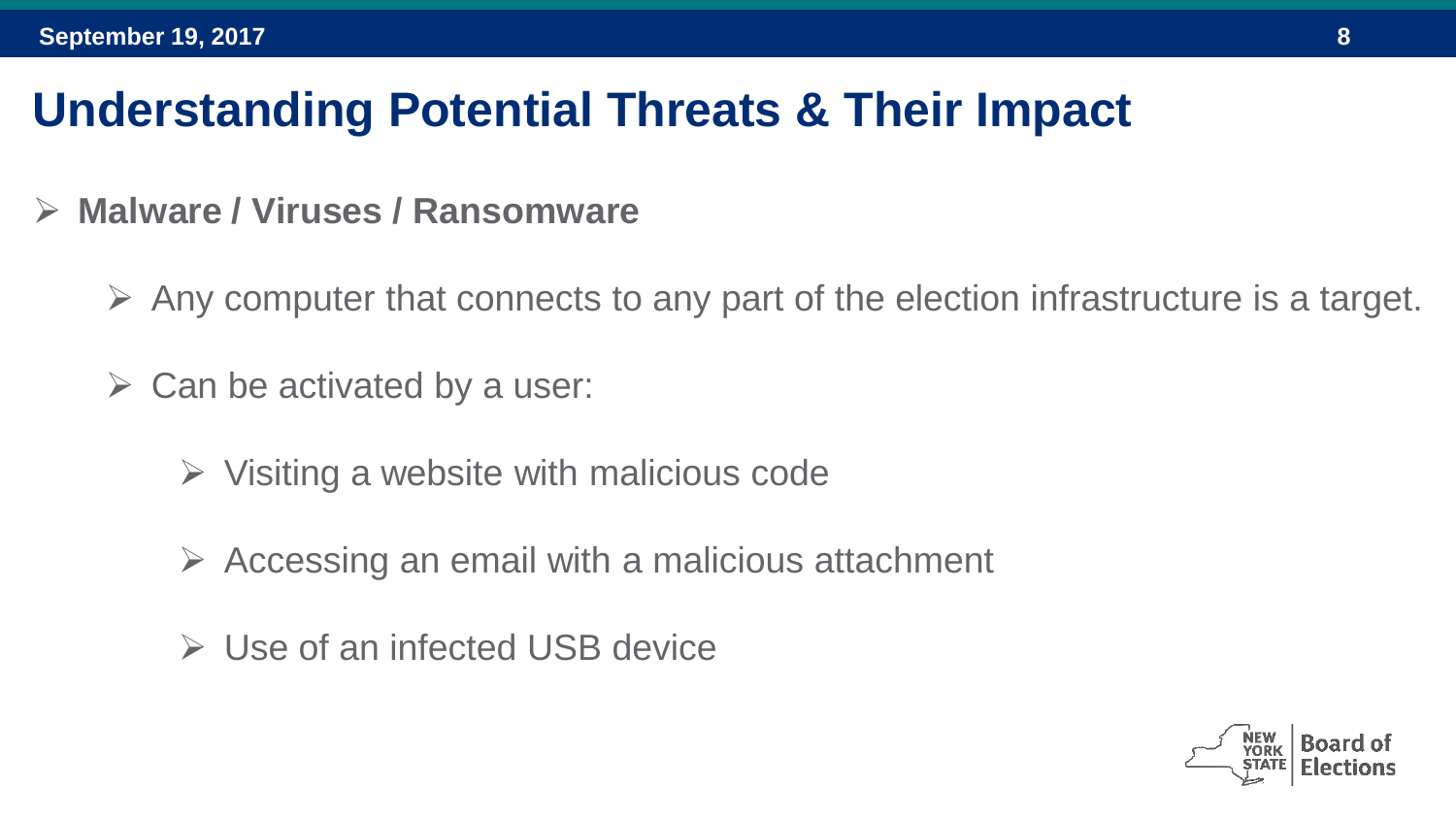- **Server, Desktop & Software Vulnerabilities**
	- $\triangleright$  Unpatched operating systems and software
	- $\triangleright$  Use of weak or shared passwords
	- $\triangleright$  Excessive user privileges
	- $\triangleright$  Lack of backups

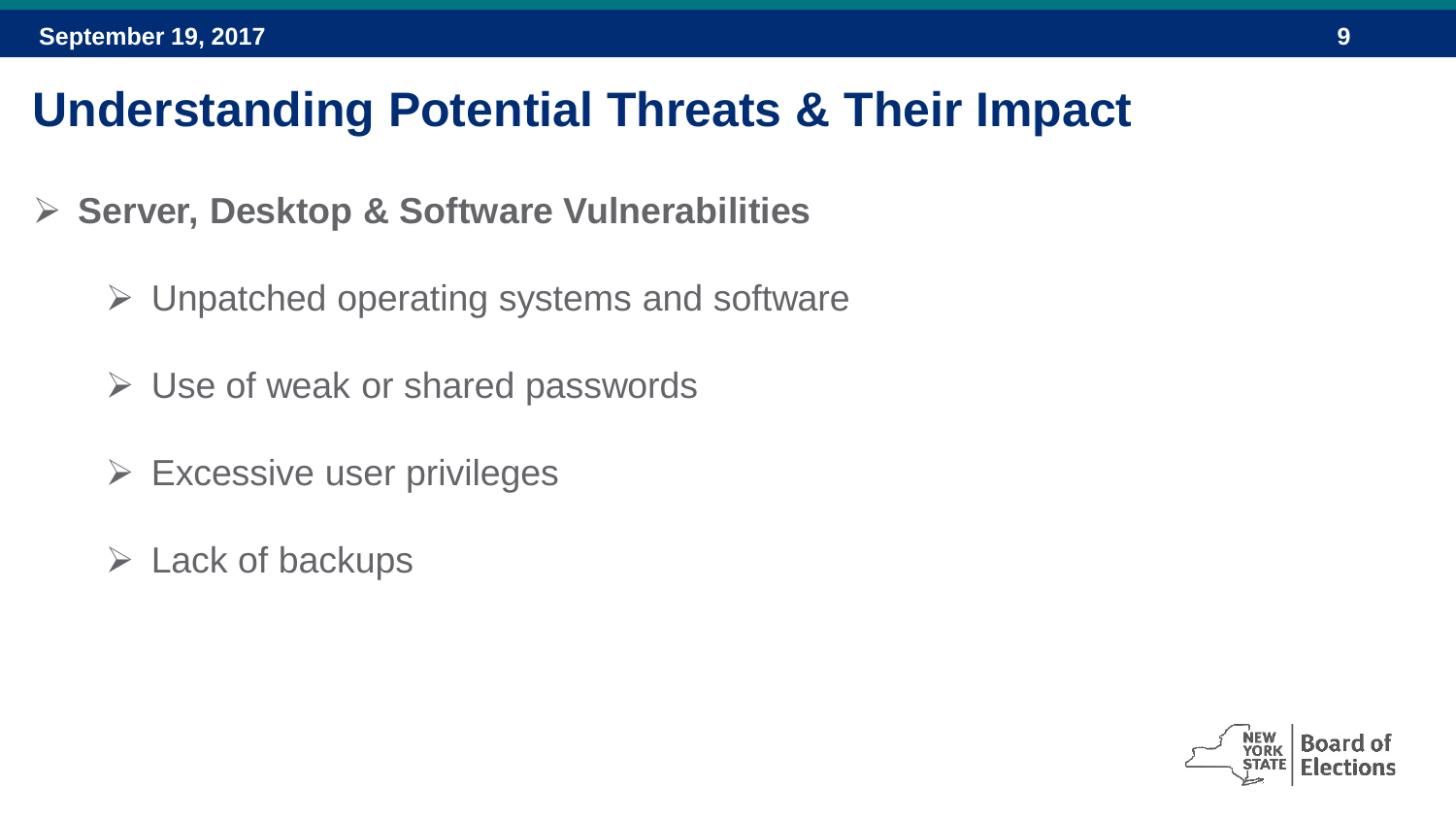#### **Network Vulnerabilities**

- $\triangleright$  Missing or poorly configured firewalls
- $\triangleright$  Inability to monitor network activity or intrusion detection
- Virtual Private Networks (VPNs) / Remote Access
- $\triangleright$  Open WiFi

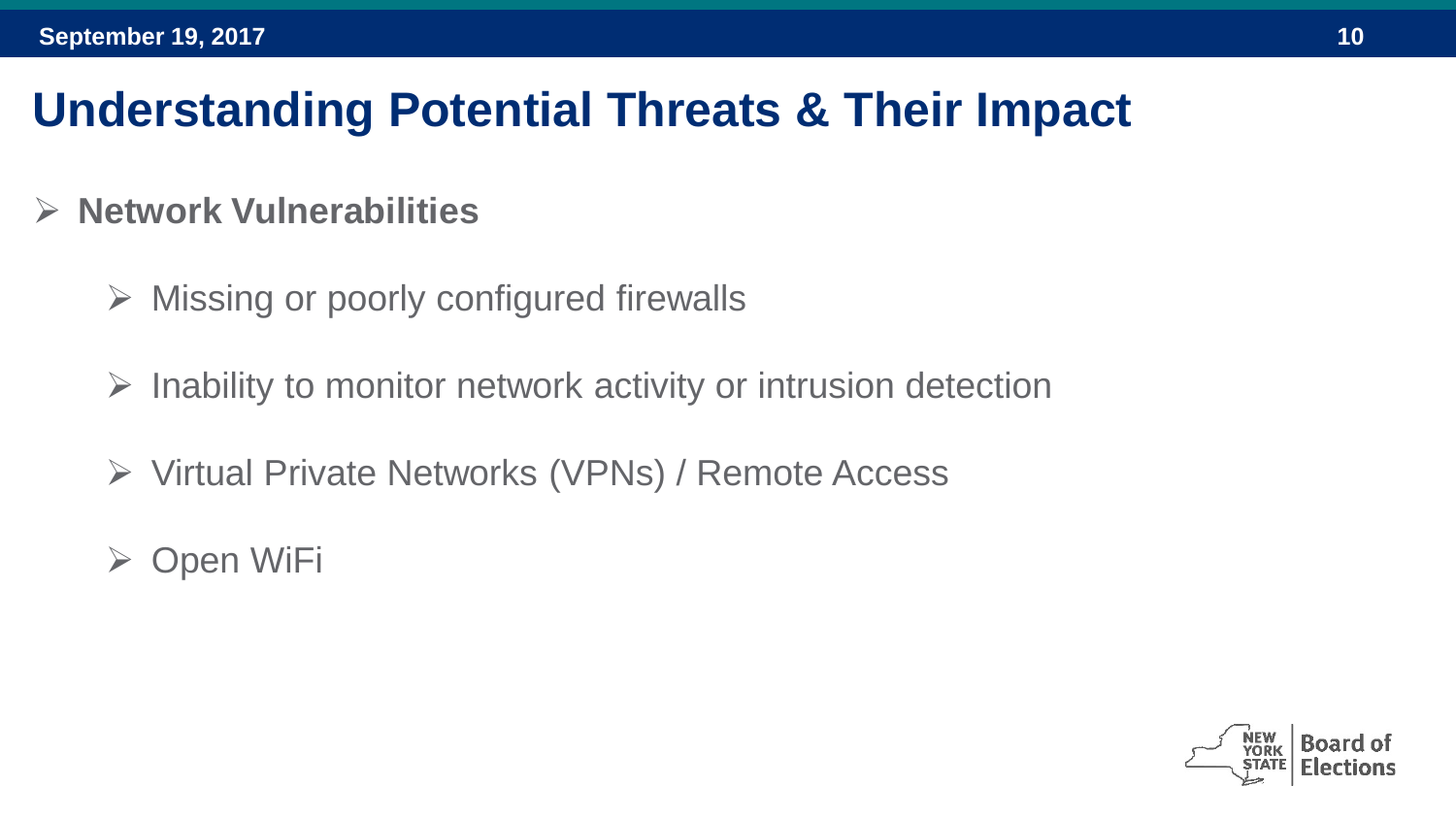- **Social Engineering**
	- $\triangleright$  Phishing An attempt to obtain sensitive information such as usernames or passwords by disguising as a trustworthy entity in an electronic communication, usually email.
	- $\triangleright$  Spear Phishing Phishing attempts directed at specific individuals or companies.
		- $\triangleright$  Attackers may gather personal information about their target to increase their probability of success.
		- $\triangleright$  This technique is by far the most successful on the internet today, accounting for 91% of attacks.

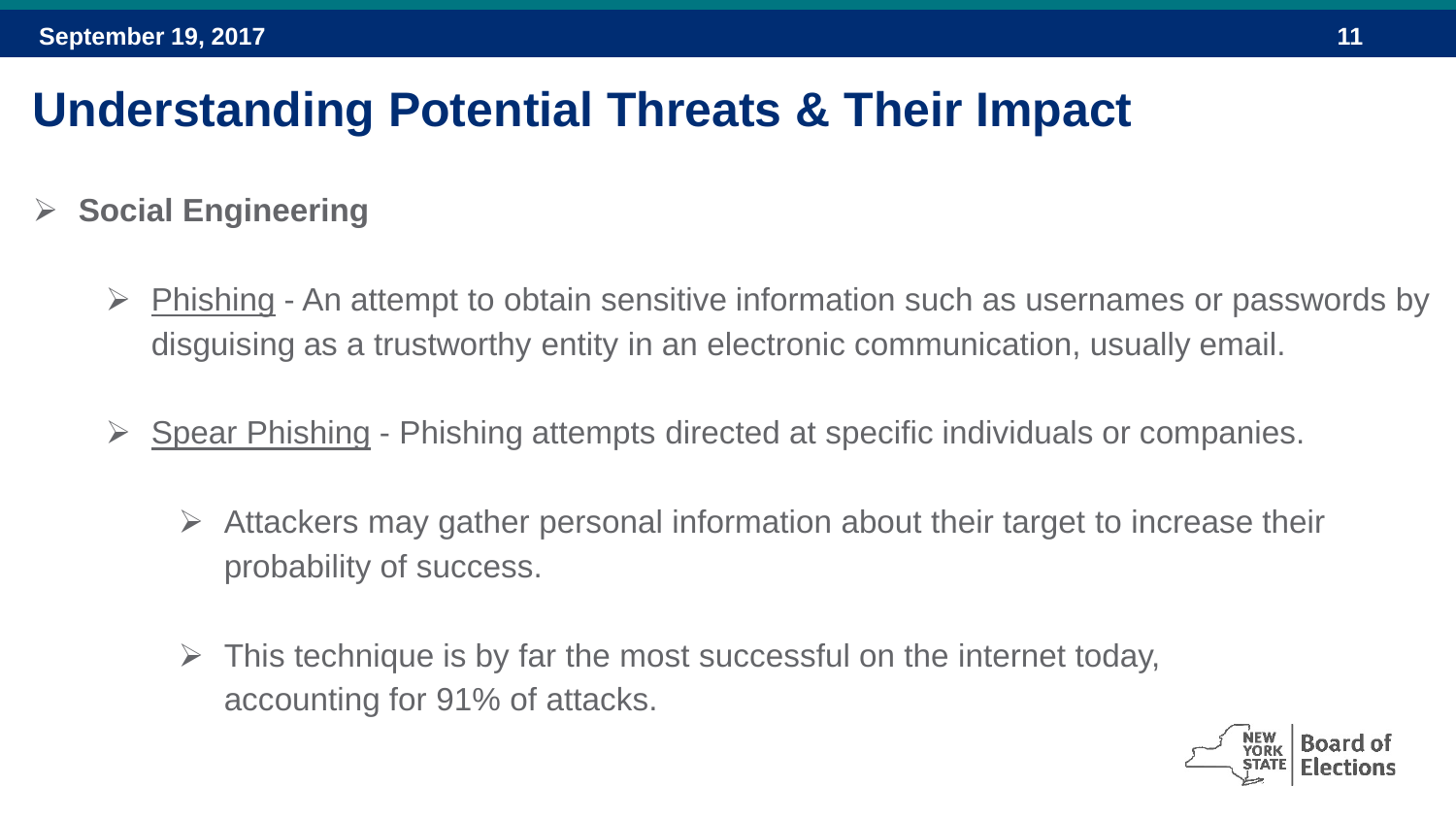- $\triangleright$  There are three main types of outside threats to be aware of and plan for:
	- $\triangleright$  Scanning of your systems by potential bad actors looking for vulnerabilities.
	- $\triangleright$  Attempted exploits of web applications or servers (often injection or scripting attacks)
	- $\triangleright$  Distributed Denial of Service (DDoS) attacks where targeted systems are flooded with traffic in an attempt to take down or disrupt access to a system.

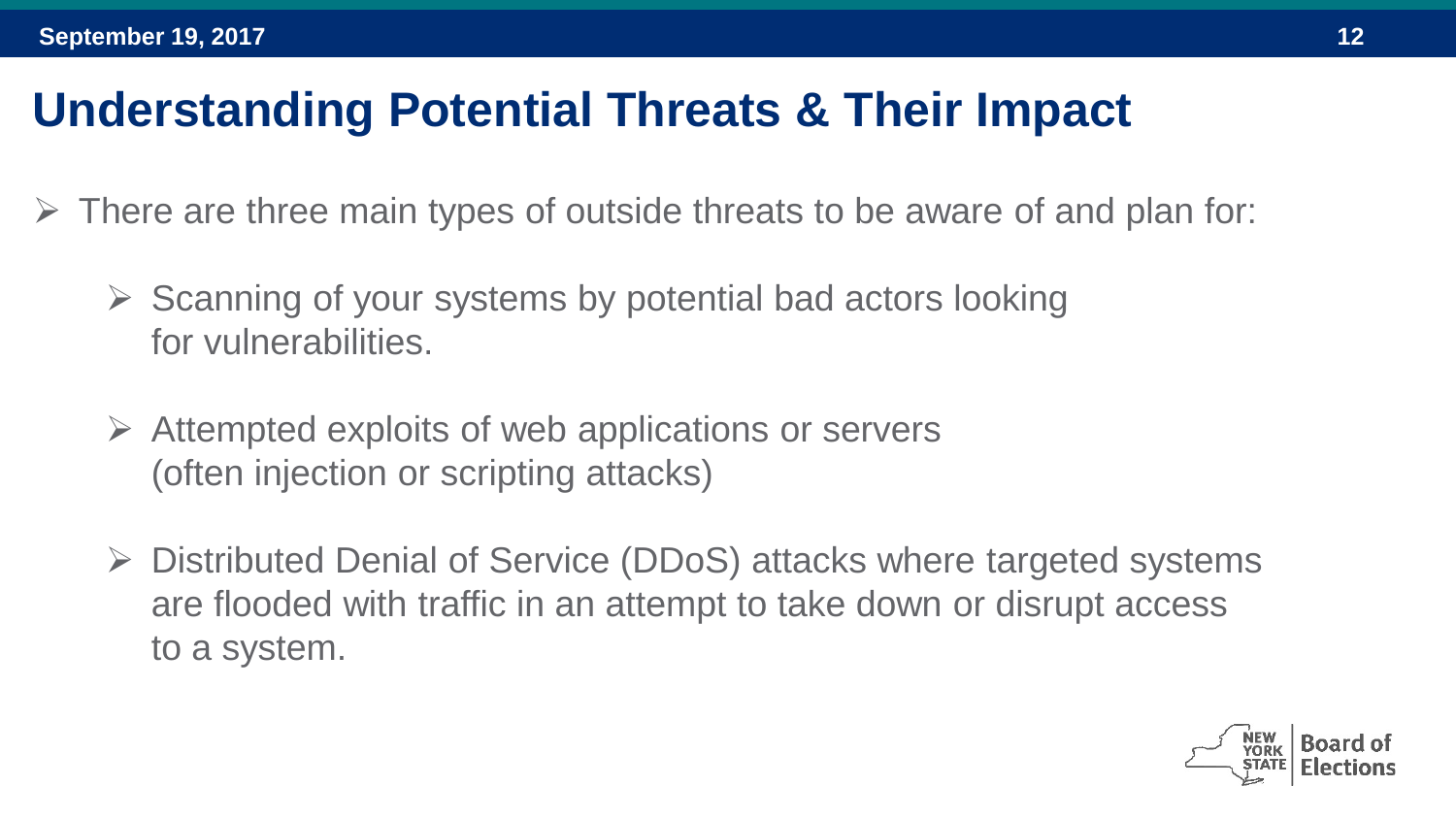## **Moving Forward**

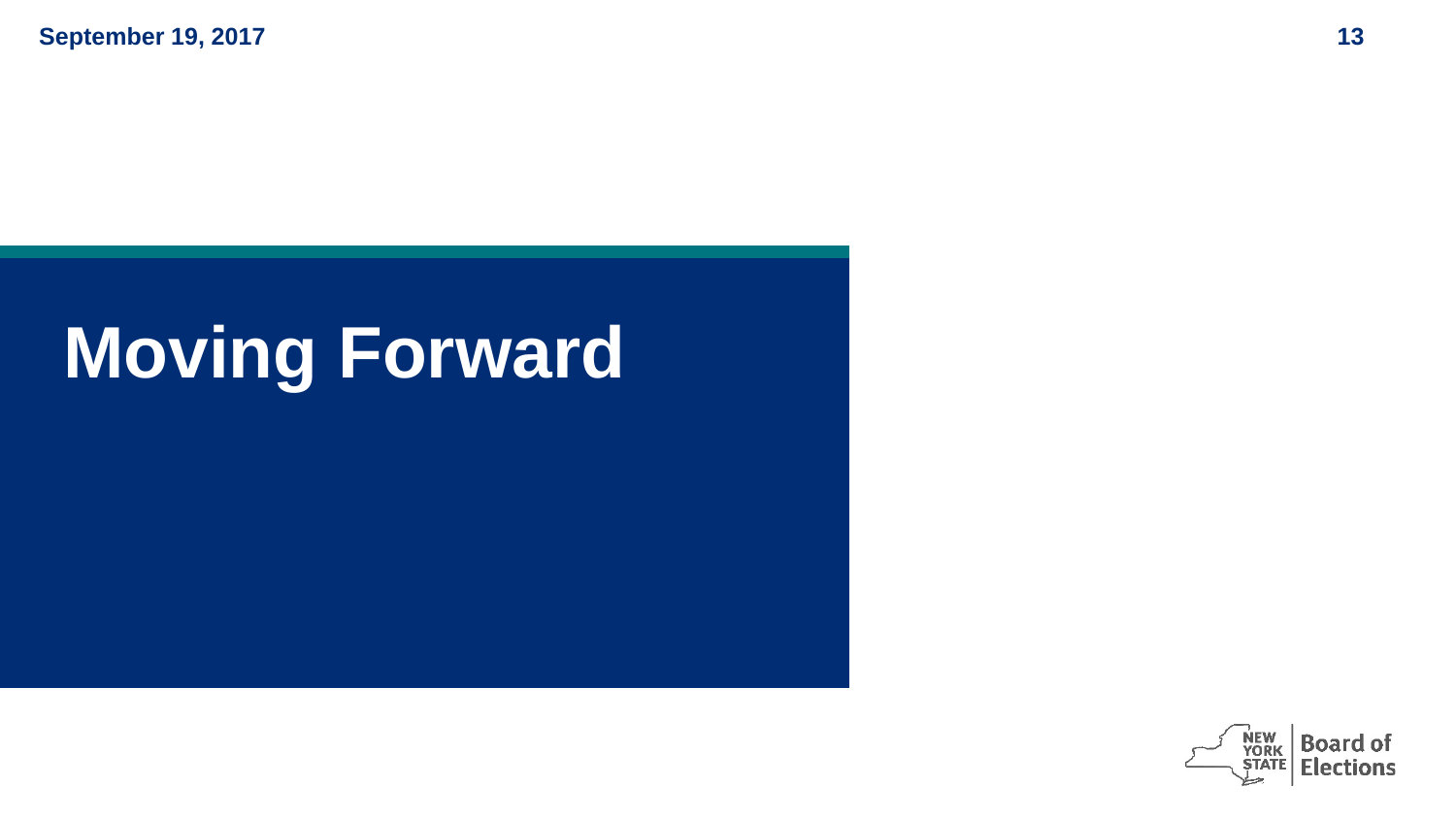#### **Moving Forward**

- **National Level**
	- $\triangleright$  "Critical Infrastructure" Designation
		- $\triangleright$  Impact?
		- **► Coordinating Councils**
		- $\triangleright$  Information Sharing and Analysis Centers
	- DHS, EAC, NASED & NASS

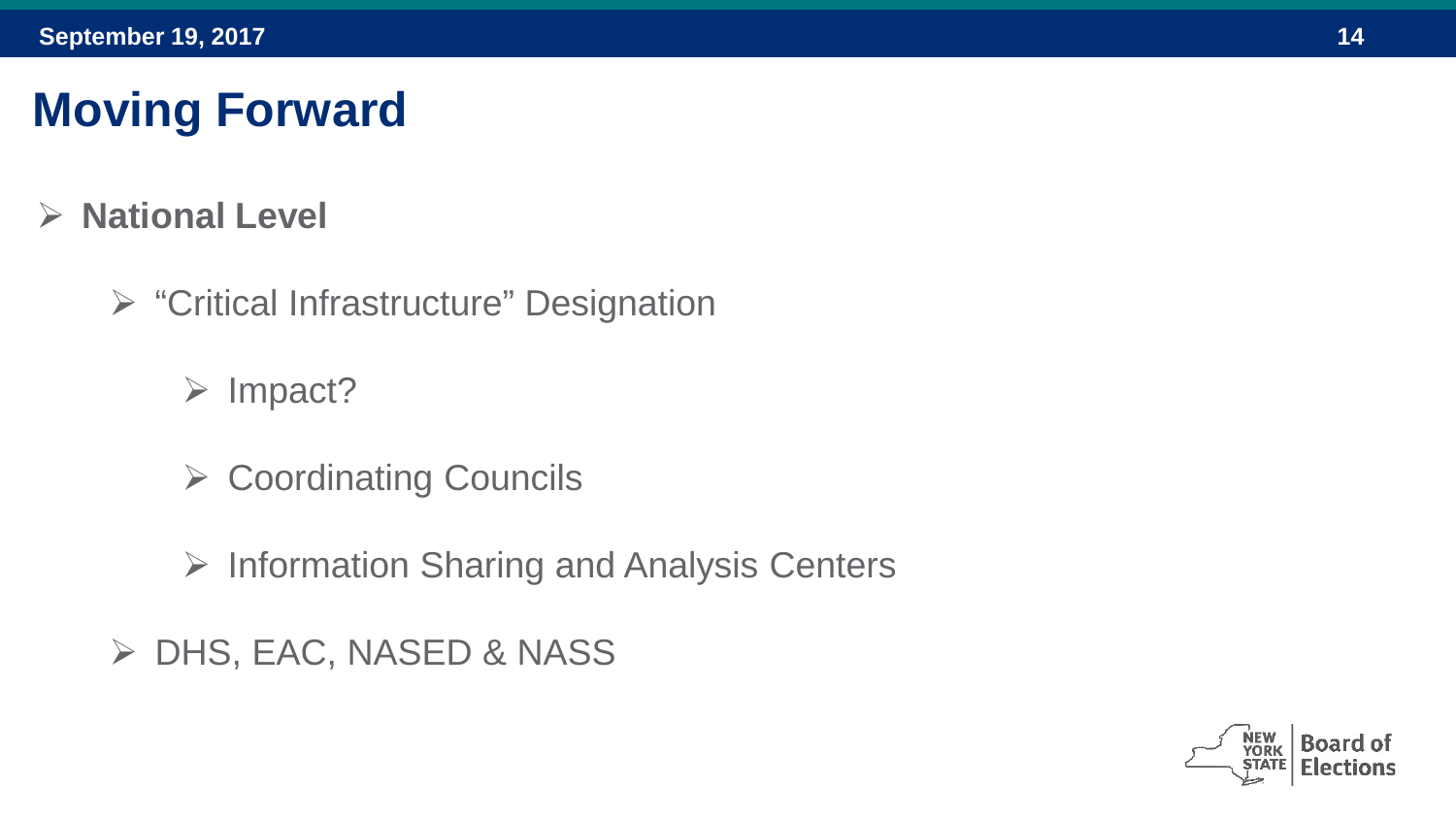#### **Moving Forward**

- **State Level**
	- ▶ NYSBOE Elections Risk Assessment
		- $\triangleright$  Purpose
		- $\triangleright$  Initial survey responses due back July 7, 2017
		- $\triangleright$  Future follow up
		- Goals

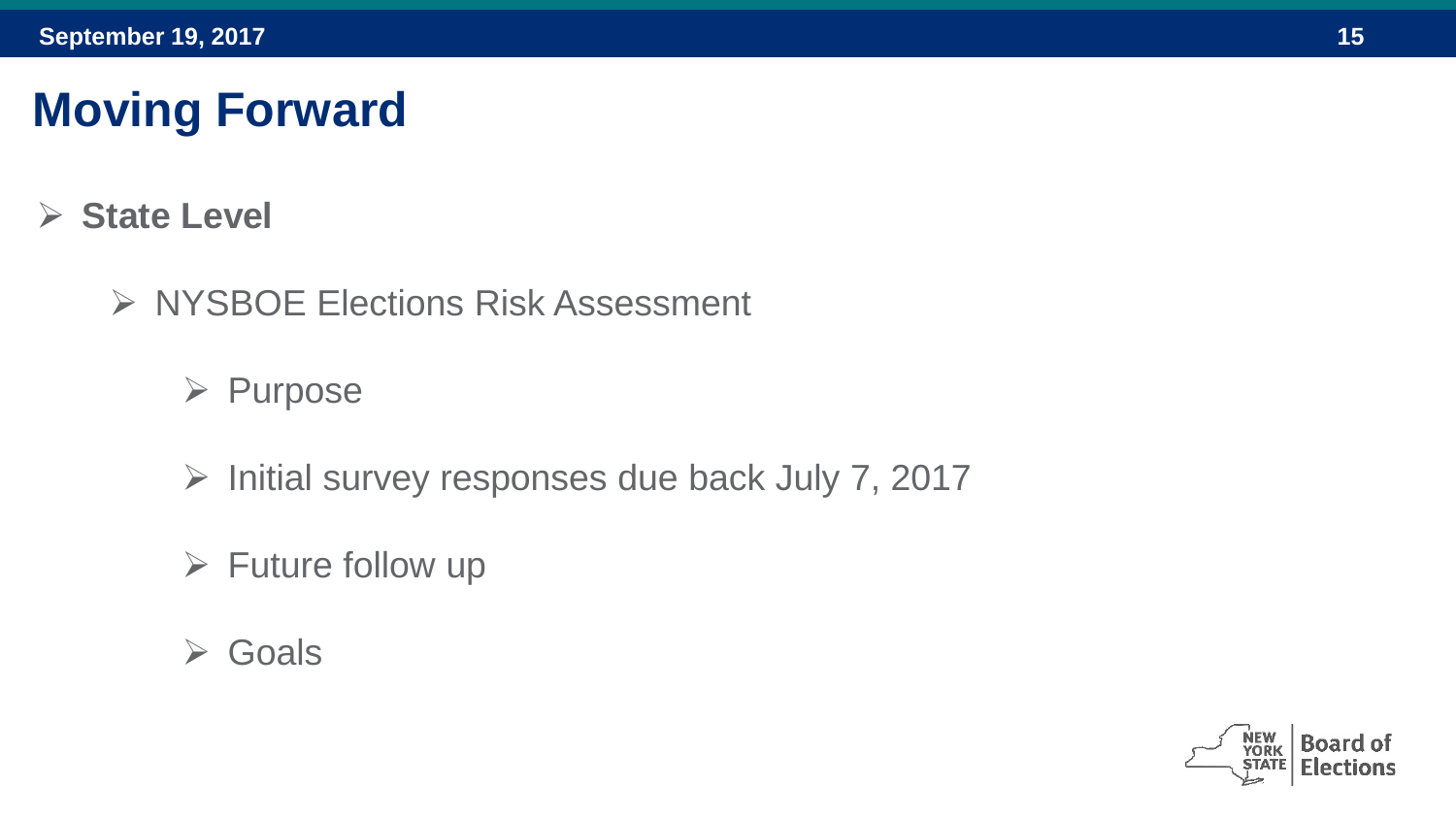#### **Moving Forward**

#### **County Level**

- $\triangleright$  Strengthen relationships with IT staff.
- $\triangleright$  Advocate for the consideration and inclusion of your board's infrastructure in county IT security recommendations and plans.
- $\triangleright$  Ensure the cyber security needs of your county's election infrastructure is included in your board's annual budget.